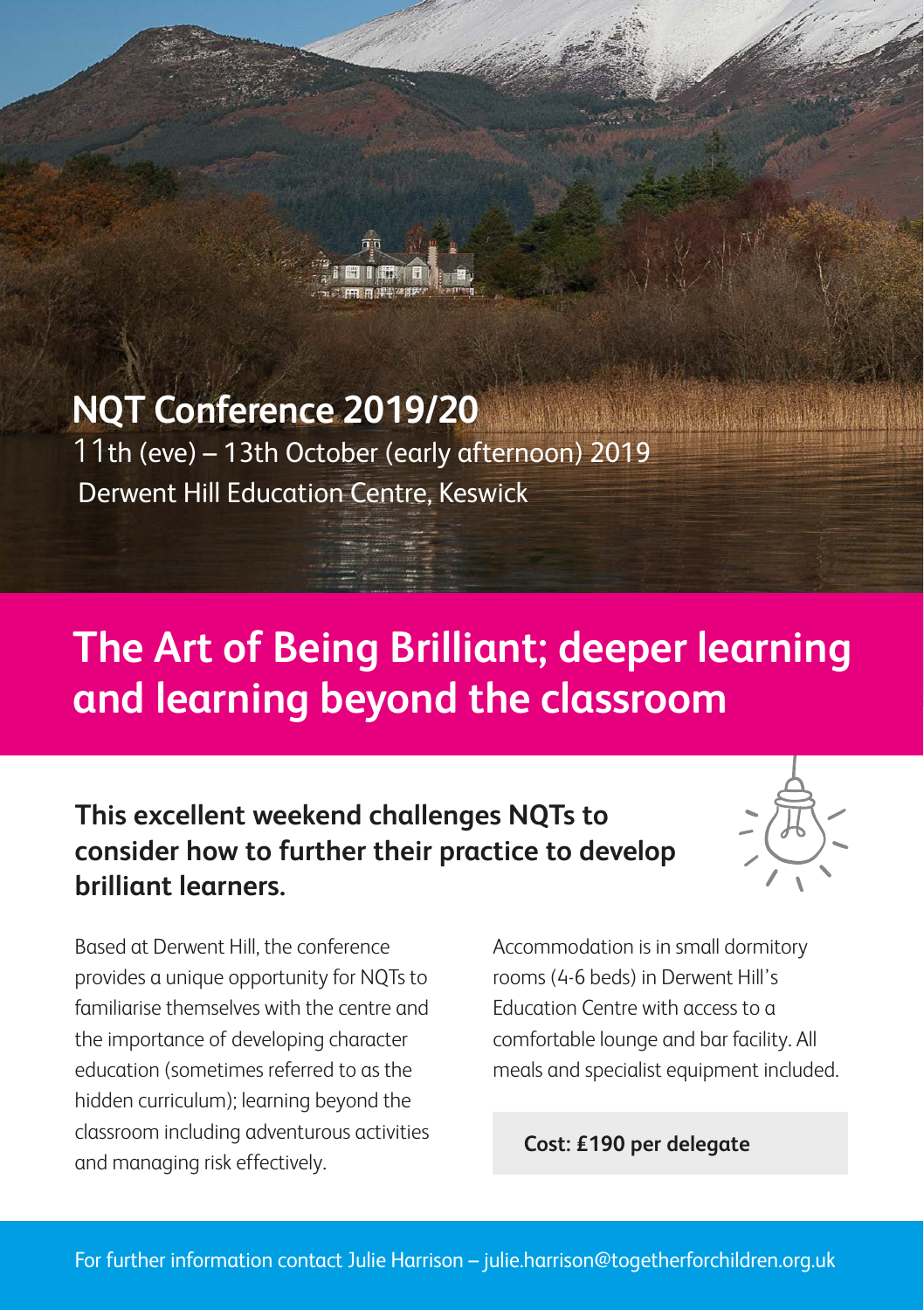# **A** Speakers

### **Agenda featuring National, Regional and Local Speakers…**

#### **Will Hussey – The Art of Being Brilliant**

'The Art of Being Brilliant' provides an antidote to the crazy world that typifies modern Britain. This key note and workshop uses cutting edge research to explore how you can be you, brilliantly and how you can use this approach with your pupils. It will share some of the 'secrets' of Positive Psychology, focusing on learning new habits of thinking and behaviour that will sustain personal 'brilliance'. It is about the 'whole you' and, as such, is applicable in and out of work.

Will has a degree in Physical and Adventure Education, which is pretty much how he thinks all education should be. Combining teacher-training with stage-hypnosis, Will soon came to realise the importance of cultivating mindset alongside curriculum. He works with a wide variety of individuals, schools and organisations, both at home and abroad, helping them to believe in better.

Will specialises in transformational thinking for ages 5 to 105; often initiating small changes that make a big difference.

#### **P4C Making our Children Critical Thinkers**

Philosophy for Children (P4C) is an approach to learning and teaching, now a recognised worldwide movement and practice. P4C has developed over 35 years and is practised in approximately 60

countries. Children are taught how to create their own philosophical questions. They then choose one question that is the focus of a philosophical enquiry, or dialogue. For example, the question might be 'is it ever ok to steal? This session will introduce practical strategies to use in the classroom and beyond to develop children's critical thinking and deeper learning.

#### **Beyond the Classroom; Managing Risk and Risk Assessments**

Andy Morris is both a Senior Tutor at Derwent Hill and an Educational Visits Advisor for Sunderland City Council. He used to work as an FE Lecturer in Outdoor Education before arriving at Derwent Hill 14 years ago. As an active outdoor enthusiast, Andy has mountain biked across the Atlas Mountains of Morocco, paddled an open canoe down the Grand Canyon, Climbed Mount Dickey in Alaska and kayaked down some scary rivers in the Himalayas. He likes loud rock music, lighting fires and rock climbing on a fine summer's evening - but not all at the same time.

Andy sees himself as an outdoor educator and has spent most of his working life using the outdoor environment to develop the potential in both young people and adults. He currently spends most of his spare time running (slowly) in the fells and mountain biking quite a long way behind his 2 teenage sons.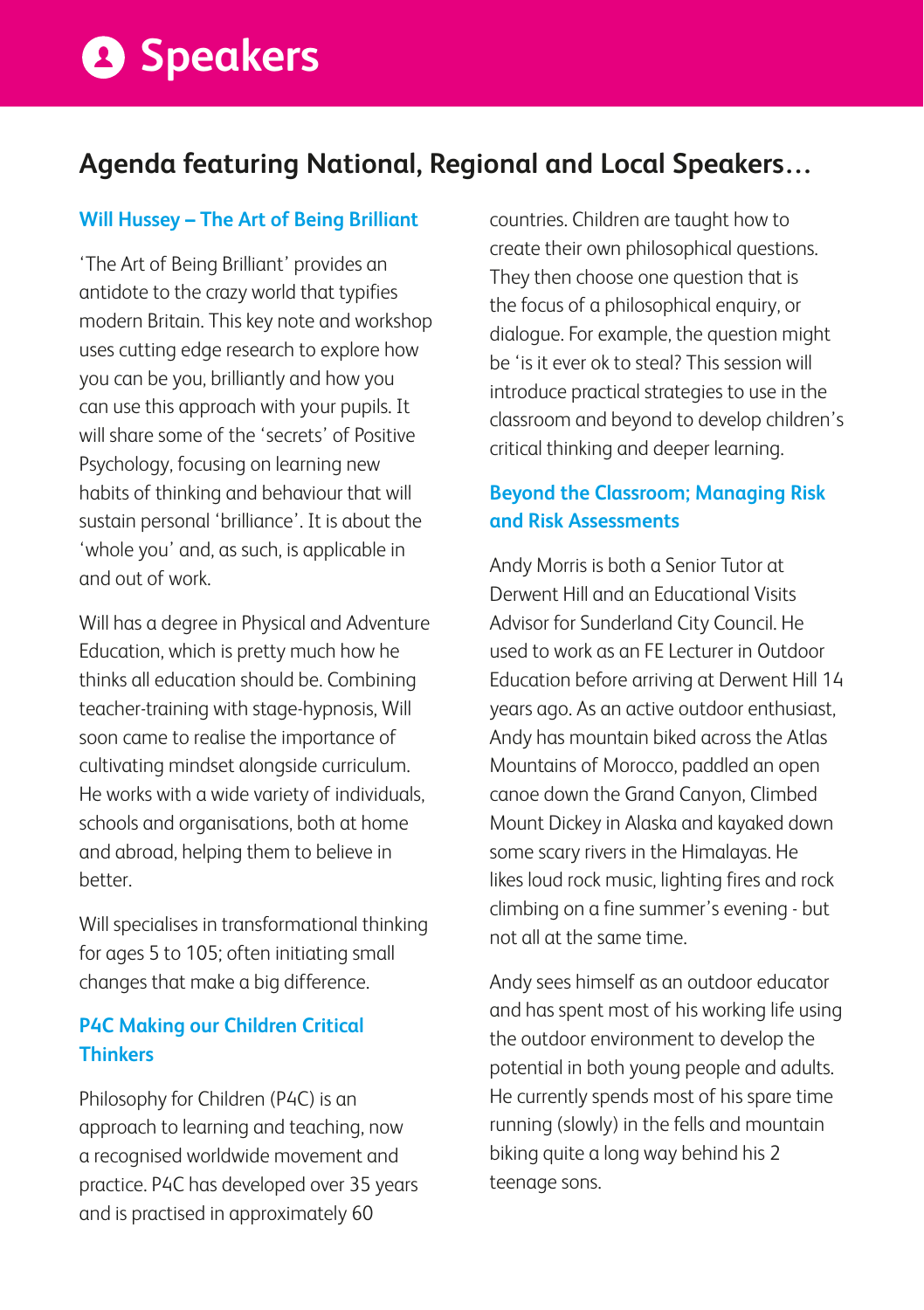

| Day               | <b>Time</b> | <b>Activity</b>                                                                                                                                                 |
|-------------------|-------------|-----------------------------------------------------------------------------------------------------------------------------------------------------------------|
| Friday 11th Oct   | 6pm         | Arrive at Derwent Hill                                                                                                                                          |
|                   | 6.30pm      | Immersion/Familiarisation of Derwent Hill and grounds                                                                                                           |
|                   | 7.30pm      | Dinner                                                                                                                                                          |
|                   | 8.30pm      | Social Time (Bar Available)                                                                                                                                     |
| Saturday 12th Oct | 8am         | <b>Breakfast</b>                                                                                                                                                |
|                   | 9am         | Key Note Speaker: Art of Brilliance - Will Hussey                                                                                                               |
|                   | $10.30$ am  | Break – Coffee/Tea                                                                                                                                              |
|                   | $11$ am     | Outdoor Activities and Challenges - Derwent Hill                                                                                                                |
|                   | 12.30pm     | Lunch                                                                                                                                                           |
|                   | 1.30pm      | P4C Making our Children Critical Thinkers<br>Damian Groark, Head Teacher, St Joseph's RC Primary,<br>Sunderland                                                 |
|                   | 3pm         | Break – Coffee/Tea                                                                                                                                              |
|                   | 3.30pm      | Beyond the Classroom: Managing Visits and Risk<br>Assessments and Putting Risk Assessment into Practice<br>- Derwent Hill                                       |
|                   | 5pm         | Social Time/Reflections (Bar Available)                                                                                                                         |
|                   | 6pm         | Dinner                                                                                                                                                          |
|                   | 7pm         | Optional Team Building Activities, including a scenario<br>based night walk (weather permitting) to put risk<br>assessment into context                         |
| Sunday 13th Oct   | 8.30am      | <b>Breakfast</b>                                                                                                                                                |
|                   | 9.30am      | Opportunity to take part in a range of activities:<br>Gorge Walking, Hill Walk, Rock Climbing, High Challenge/<br>Big Swing, Canoeing/Kayaking, Explore Keswick |
|                   | 2pm         | Depart from Derwent Hill                                                                                                                                        |